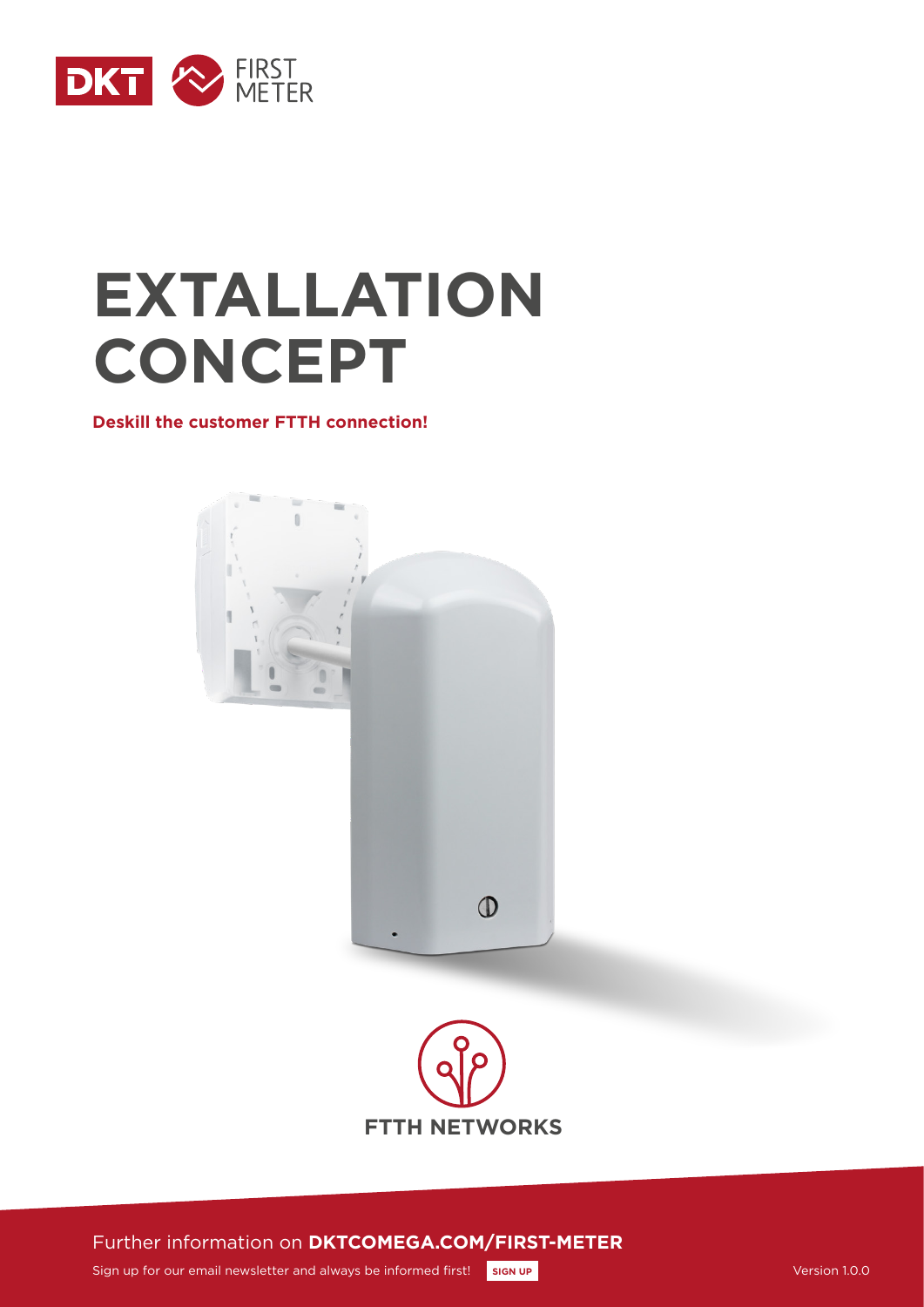

# **DATASHEET**

## **INTRODUCTION**

The DKT FTU is delivered pre-assembled with fibers and a connecting tube. After the installer feeds the fibers through the tube, he closes it with a spearhead and pushes it from the customer's premises through a pre-drilled hole to the outside. Outdoors the installer connects the tube and fibers to the wall box.

**Deskilling the installation saves time for both user and installer, reduces the time spent inside the customer's premises, and allows the installation to be carried out with semiskilled workers!**

**With our Extallation concept you ensure the satisfaction of your customers.**



# **Dimensions:**







**DKT OUTDOOR WALLBOX** Outdor Unit

**PRE-ASSEMBLED DKT FTU** Fiber termination unit

# Further information on **DKTCOMEGA.COM/FIRST-METER**

 $\mathcal{L}$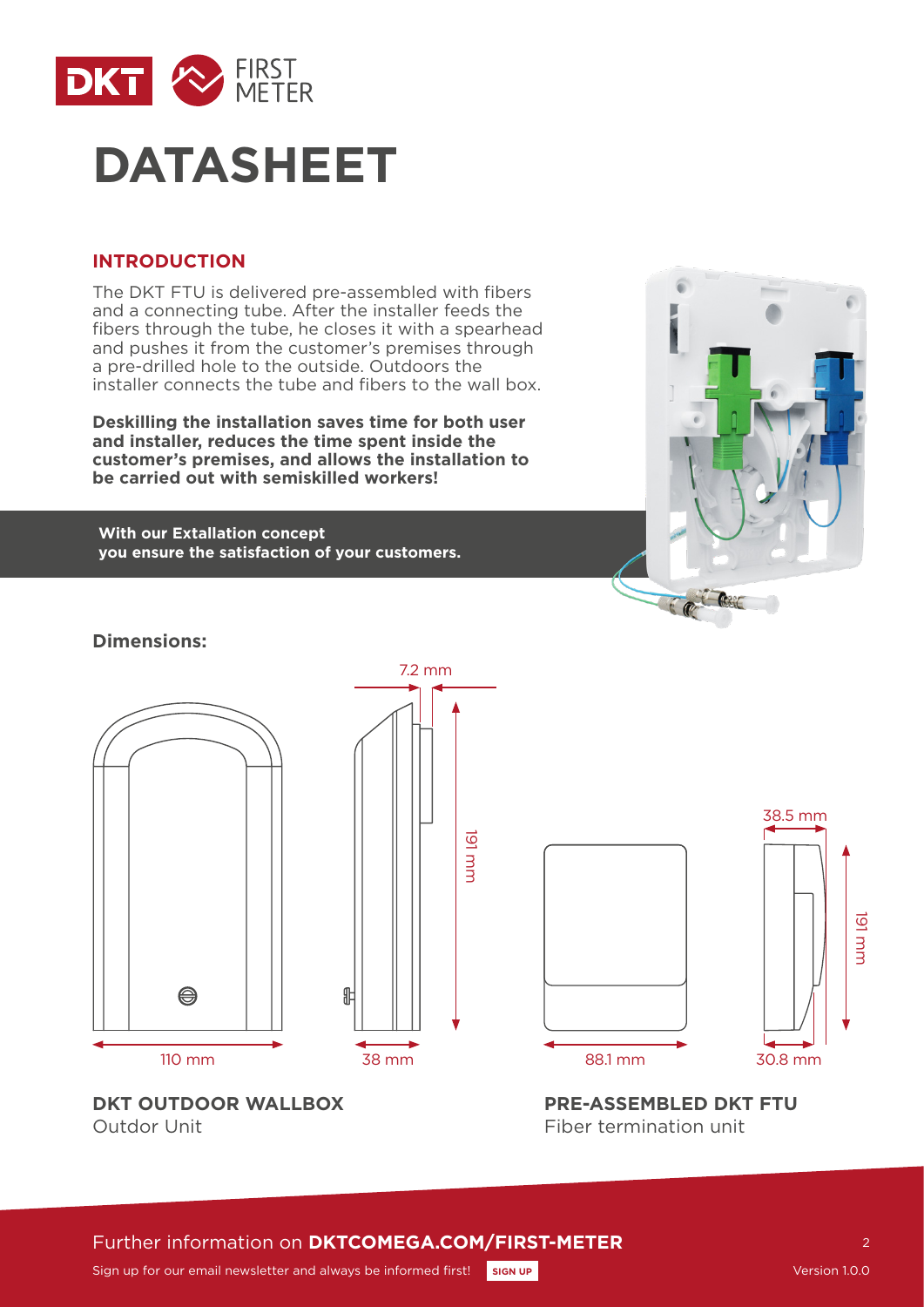

### **PRODUCT OVERVIEW**

#### **"FTU + SPEARHEAD"**

| <b>Parameter</b>                                      | EXTA-2F-APC/UPC-IN75                             | EXTA-2F-APC-IN75  |  |  |
|-------------------------------------------------------|--------------------------------------------------|-------------------|--|--|
| <b>Fiber</b>                                          |                                                  |                   |  |  |
| <b>Fiber Type</b>                                     | Corning ClearCurve ABL Optical Fiber G6573B      |                   |  |  |
| Minimum bend radius                                   | Mandrel radius - 5 mm.                           |                   |  |  |
| <b>Fiber Diameter</b>                                 | Coating diameter - 242 um and with tube - 900 um |                   |  |  |
| <b>Connectors/Ferrules</b>                            | 1 x SC/APC &<br>1 x SC/UPC                       | $2 \times SC/APC$ |  |  |
| <b>Fiber Color</b>                                    | 1 x Green &<br>$1 \times$ Blue                   | 2 x Green         |  |  |
| User disposable fiber length [cm]                     | 139                                              |                   |  |  |
| Excess fiber length stored in FTU for extraction [cm] | 50                                               |                   |  |  |
| <b>FTU</b>                                            |                                                  |                   |  |  |
| <b>Dimensions [cm]</b> $(H \times W \times D)$        | 88.1 x 115.4 x 38.5                              |                   |  |  |
| Depth exclusive cover                                 | 30.8                                             |                   |  |  |
| Tube interface Vertical offest at Ø10 mm              | 20° Left to 20° Right                            |                   |  |  |
| Tube interface Horizontal offest at Ø10 mm            | 25° Down to 10° Up                               |                   |  |  |
| <b>Material</b>                                       | PC+ABS, Chimei - PC540                           |                   |  |  |
| Operational temperature [°C]                          | $-40 - +80$                                      |                   |  |  |
| Storage temperature [°C]                              | $-40 - +80$                                      |                   |  |  |
| Color                                                 | White                                            |                   |  |  |
| Net weight [g]                                        | 132                                              |                   |  |  |
| <b>Spearhead</b>                                      |                                                  |                   |  |  |
| <b>Outside diameter [mm]</b>                          | 10 <sup>°</sup>                                  |                   |  |  |
| <b>Total length [mm]</b> (Ø10 mm section)             | 115                                              |                   |  |  |
| Storage compartment length [mm]                       | 90.6                                             |                   |  |  |
| Item No.                                              | 79810                                            | 79811             |  |  |

### **PRODUCT OVERVIEW**

#### **"TUBE"**

| l Parameter                            | EXTA-TUBE-750/Ø10mm    |
|----------------------------------------|------------------------|
| Lenght [mm]                            | 750                    |
| <b>Diameter [mm]</b> (Outside, Inside) | 10.8                   |
| <b>Material</b>                        | ABS, Formosa - ANC180. |
| Item No.                               | 79820                  |

Further information on **DKTCOMEGA.COM/FIRST-METER**

3